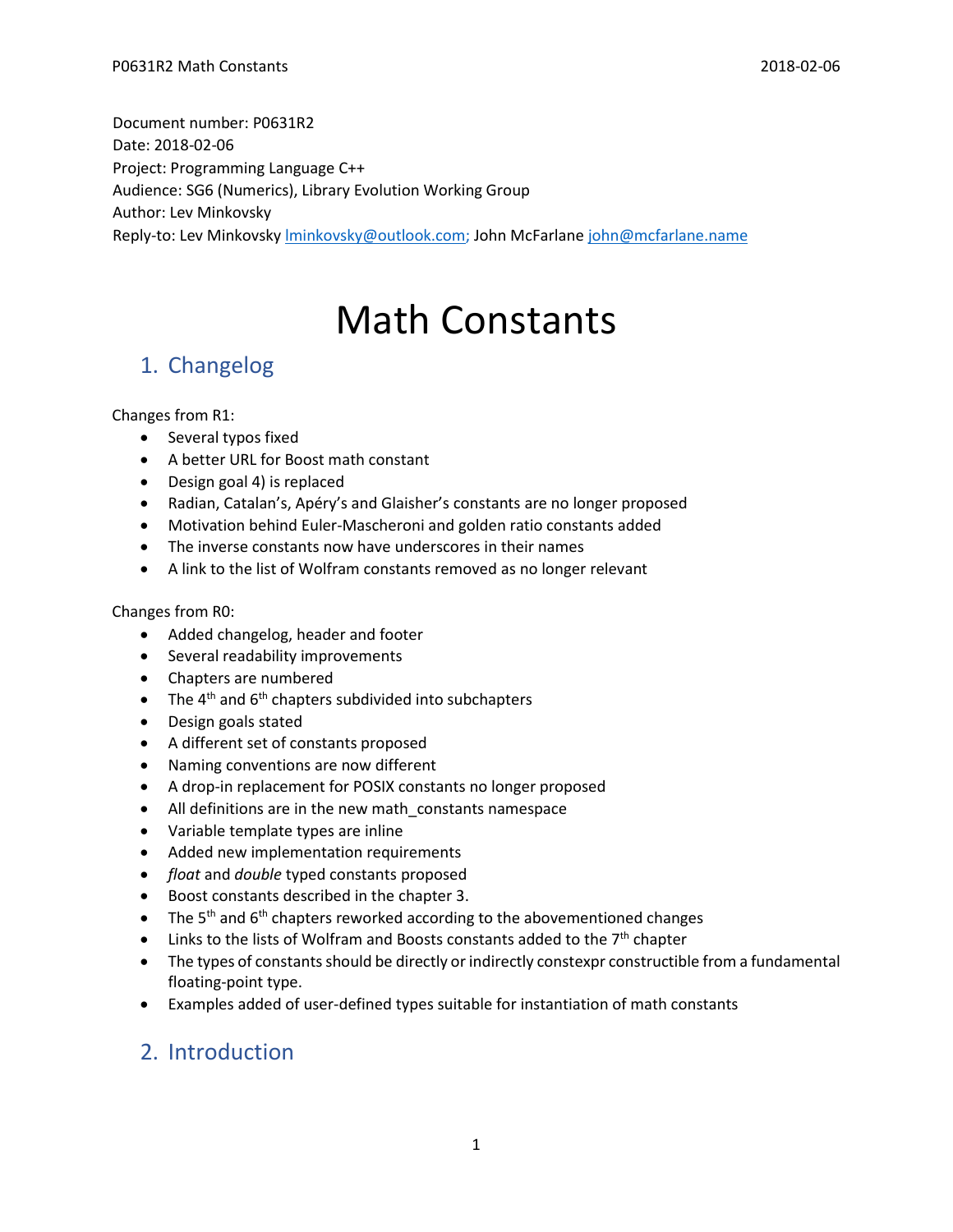C++ inherited from C a rich library of mathematical functions which continues to grow with every release. Amid all this abundance, there is a strange gap: none of the major mathematical constants is defined in the standard. This proposal is aimed to rectify this omission.

### 3. Motivation

<http://reference.wolfram.com/language/ref/E.html>

With the possible exception of [Pi,](http://reference.wolfram.com/language/ref/Pi.html) [E](http://reference.wolfram.com/language/ref/E.html) is the most important constant in mathematics. It appears in many sums, products, integrals, in equations involving the compounding of interest, in growth laws involving exponential growth or decay, and in formulas from a wide range of other mathematical and scientific fields.

Mathematical constants such as π and *e* frequently appear in mathematical algorithms. A software engineer can easily define them, but from their perspective, this is akin to making a reservation at a restaurant and being asked to bring their own salt. The C++ implementers appreciate this need and attempt to fulfil it with non-standard extensions.

The IEEE Standard 1003.1™-2008 a.k.a POSIX.1-2008 stipulates that on all systems supporting the X/Open System Interface Extension, "the <math.h> header shall define the following symbolic constants. The values shall have type *double* and shall be accurate to at least the precision of the *double* type."

| M E      | - value of e                             |
|----------|------------------------------------------|
| M LOG2E  | - value of log <sub>2</sub> e            |
| M LOG10E | - value of log <sub>10</sub> e           |
| M LN2    | - value of In2                           |
| M LN10   | - value of In10                          |
| M PI     | - value of $\pi$                         |
| $M_PI_2$ | - value of $\frac{\pi}{2}$               |
| M PI 4   | - value of $\frac{\pi}{4}$               |
| $M_1PI$  | - value of $\frac{1}{2}$<br>π            |
| $M_2PI$  | - value of $\frac{2}{3}$                 |
|          | M_2_SQRTPI-value of $\frac{2}{\sqrt{2}}$ |
|          | M_SQRT2 - value of $\sqrt{2}$            |
|          | M_SQRT1_2 value of $\frac{\sqrt{2}}{2}$  |

POSIX.1-2008 explicitly states that these constants are outside of the ISO C standard and should be hidden behind an appropriate feature test macro. On some POSIX-compliant systems, this macro is defined as \_USE\_MATH\_DEFINES, which led to a common assumption that defining this macro prior to the inclusion of math.h makes these constants accessible. In reality, this is true only in the following scenario:

1) The implementation defines these constants, and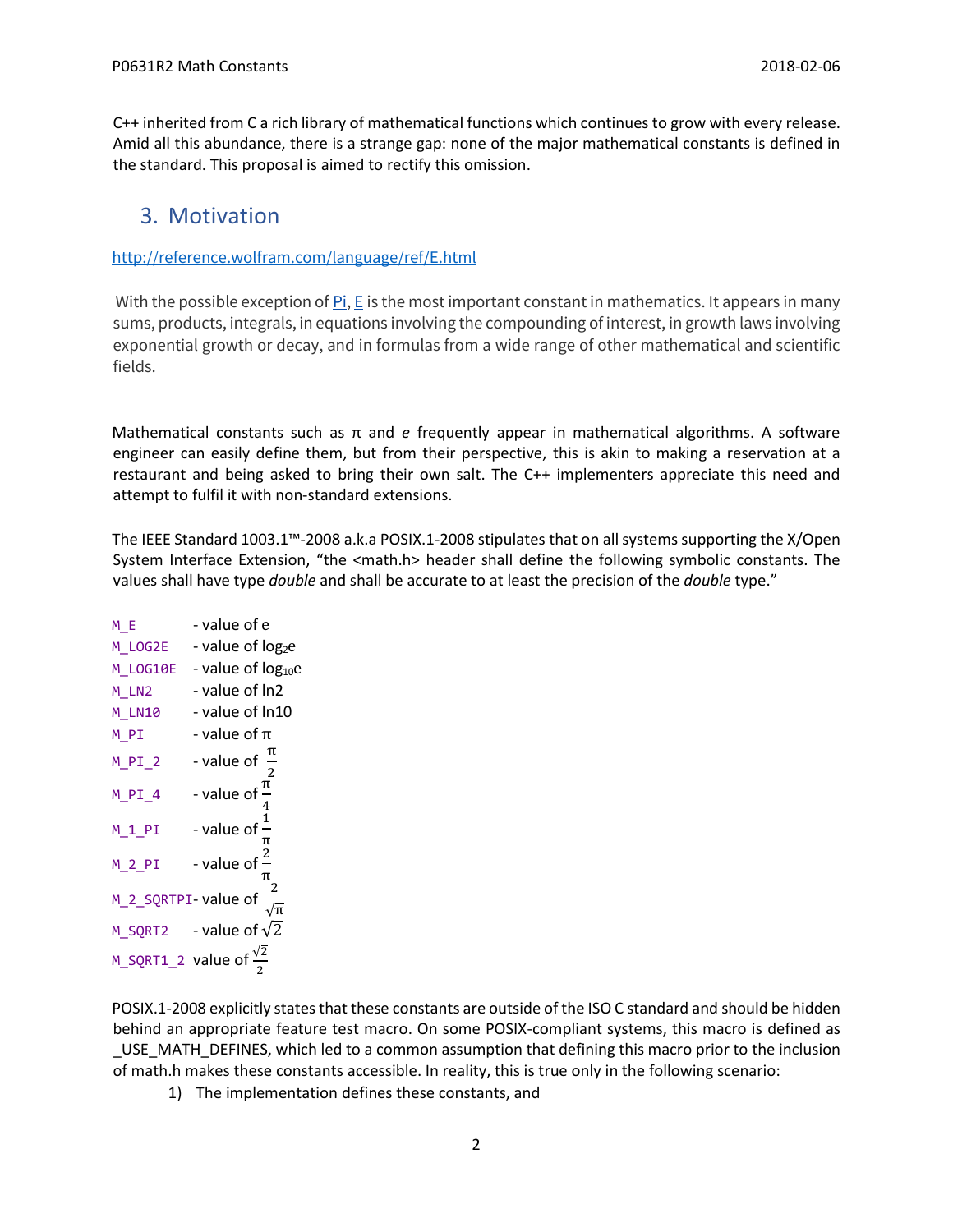- 2) It uses USE\_MATH\_DEFINES as a feature test macro, and
- 3) This macro is defined prior to the first inclusion of math.h or any header file that directly or indirectly includes math.h.

These makes the availability of these constants extremely fragile when the code base is ported from one implementation to another or to a newer version of the same implementation. In fact, something as benign as including a new header file may cause them to disappear.

The OpenCL standard by the Kronos Group offers the same set of preprocessor macros in three variants: with a suffix H, with a suffix F and without a suffix, to be used in fp16, fp32 and fp64 calculations respectively. The first and the last sets are macro-protected. It also defines in the cl namespace the following variable templates:

e\_v, log2e\_v, log10e\_v, ln2\_v, ln10\_v , pi\_v, pi\_2\_v, pi\_4\_v, one\_pi\_v, two\_pi\_v, two\_sqrtpi\_v, sqrt2\_v, sqrt $12v$ ,

as well as their instantiations based on a variety of floating-point types and abovementioned macros. An OpenCL developer can therefore utilize a value of cl::pi\_v<*float*>; they can also access cl::pi\_v<*double*>, but only if the cl\_khr\_fp64 macro is defined.

The GNU C++ library offers an alternative approach. It includes an implementation-specific file ext\cmath that defines in the \_\_gnu\_cxx namespace the templated definitions of the following constants:

\_\_pi,\_\_pi\_half,\_\_pi\_third,\_\_pi\_quarter,\_\_root\_pi\_div\_2,\_\_one\_div\_pi,\_\_two\_div\_pi,\_\_two\_div\_root\_pi , e, one div e,  $log2$  e,  $log10$  e,  $ln 2$ ,  $ln 3$ ,  $ln 10$ , gamma e,  $phi$ , root 2, \_\_root\_3,\_\_root\_5, \_\_root\_7, \_\_one\_div\_root\_2

The access to these constants is quite awkward. For example, to use a *double* value of π, a programmer would have to write \_\_gnu\_cxx::\_\_math\_constants::\_\_pi<*double*>.

The Boost library has its own extensive set of constants, comprised of the following subsets:

- rational fractions (including  $\frac{1}{2}$ )
- functions of 2 and 10
- functions of π, e, *ϕ* (golden ratio) and Euler-Mascheroni *γ* constant
- trigonometric constants
- values of Riemann *ζ* (zeta) function
- statistical constants (various values of skewness and kurtosis)
- Catalan's, Glaisher's and Khinchin's constants

Components of their names are subdivided by an underscore, for example: one div root pi. Boost provides their definitions for fundamental floating-point types in the following namespaces:

boost::math::constants::float\_constants boost::math::constants::double\_constants boost::math::constants::long\_double\_constants

For user-defined types, Boost constants are accessed through a function call, for example: boost::math::constants::pi<MyFPType>();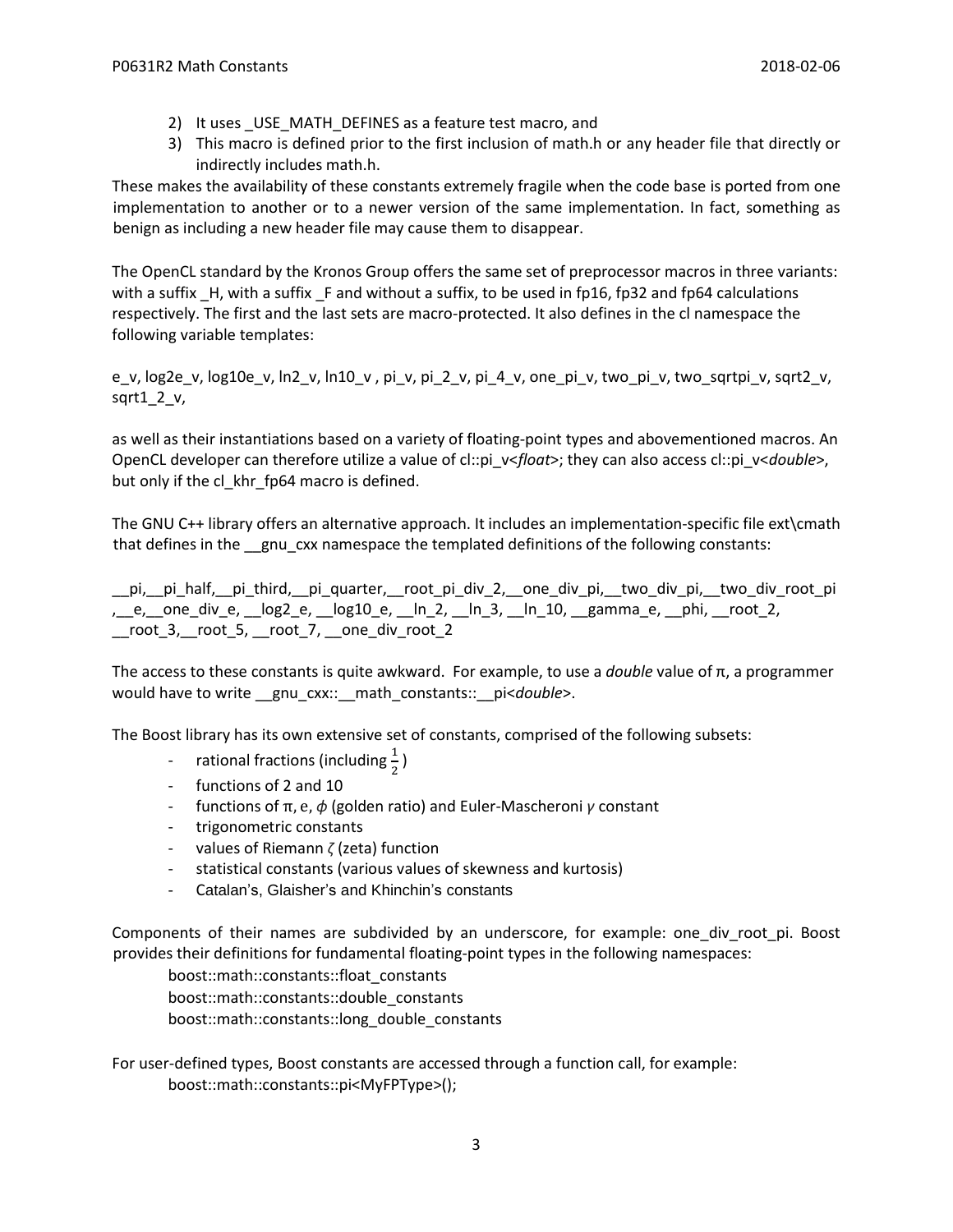All these efforts, although helpful, clearly indicate the need for standard C++ to provide a set of math constants that would be both easy to use and appropriately accurate.

### 4. Design considerations and proposed definitions

### 4.0. Design goals.

- 1) The user should be able to easily replace all POSIX constants with standard C++ constants.
- 2) The constants should be available for all fundamental floating-point types without type conversion and with maximum precision of their respective types.
- 3) It should be possible to easily create a set of values of basic trigonometric functions of common angles, also with their maximum precision.
- 4) The constants should provide tangible benefits for C++ users interested in numerical analysis.
- 5) They shouldn't cause name collisions. The code that compiled before them should compile with them.
- 6) It should be possible to instantiate them for user defined types.

### 4.1. The set of constants and their names

To achieve the design goals 1), 3) and 4) we need to provide the following three groups of constants:

Group 1:

```
e - value of e 
log2e - value of log_2elog 10e - value of log_{10}eln2 - value of ln2
ln10 - value of ln10
pi - value of πinv_pi - value of \frac{1}{\pi}inv_sqrtpi - value of \frac{1}{\sqrt{\pi}} 
sqrt2 - value of \sqrt{2}
```
Group 2:

```
sqrt3 - value of \sqrt{3}inv_sqrt3 - value of \frac{1}{\sqrt{3}}
```
Group 3:

egamma - value of Euler-Mascheroni *γ* constant phi - value of golden ratio constant  $\phi = (1+\sqrt{5})/2$ 

The group 1 constants will help us to achieve the design goals 1) and 4), while the group 2 will do the same for the goals 2) and 4). Although the members of group 3 are used less frequently, they are still helpful for the design goal 4). For example, the Euler-Mascheroni constant γ appears in the formula for a Bessel function of a second kind of order v (source:

[www.mhtlab.uwaterloo.ca/courses/me755/web\\_chap4.pdf](http://www.mhtlab.uwaterloo.ca/courses/me755/web_chap4.pdf) ):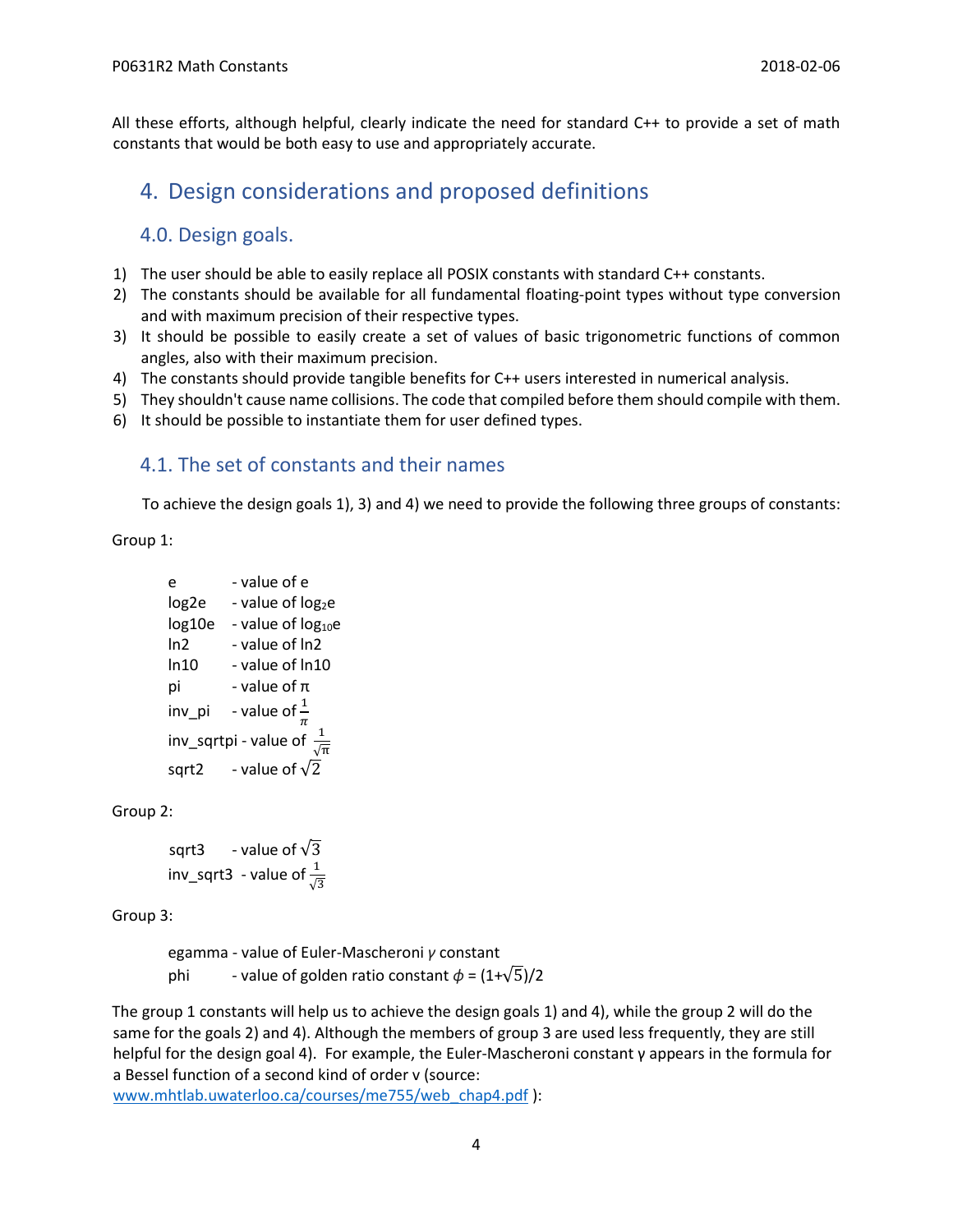$$
Y_{\nu}(x) = \frac{2}{\pi} J_{\nu}(x) \left( \ln \frac{x}{2} + \gamma \right) - \frac{1}{\pi} \sum_{k=0}^{\nu-1} \frac{(\nu - k - 1)!}{k!} \left( \frac{x}{2} \right)^{2k - \nu} +
$$
  
+ 
$$
\frac{1}{\pi} \sum_{k=0}^{\infty} \frac{(-1)^{k-1} \left[ \left( 1 + \frac{1}{2} + \dots + \frac{1}{k} \right) + \left( 1 + \frac{1}{2} + \dots + \frac{1}{k + \nu} \right) \right]}{k! (k + \nu)!} \left( \frac{x}{2} \right)^{2k + \nu}
$$

With the addition of the Euler-Mascheroni constant, it will become possible to numerically calculate the value of  $Y_v$  using only the constants presented in this proposal and the C++ 17 standard functions. As to the golden ratio *ϕ,* besides its traditional design applications, it is also used in the golden-section search, a method of finding a function extremum, see https://en.wikipedia.org/wiki/Golden-section search.

It should be noted that all fundamental floating-point types are stored internally as a combination of a sign bit, a binary exponent and a binary normalized significand. If a ratio of two floating-point numbers of the same type is an exact power of 2 (within a certain limit), their significands will be identical. Therefore, in order to achieve the design goal 1), we don't have to provide replacements for both M\_PI and M\_PI\_2 and M\_PI\_4. The user will be able to divide the M\_PI replacement by 2 and by 4 and achieve the goals 2), 3) and 5).

### 4.2. Headers and namespaces

We can insert the definitions of math constants into <cmath> or <numeric>, or alternatively we can create for them a new standard library header <math\_constants>. The related pros and cons are as follows:

1) <cmath>

Pros:

- a) Math constants are typically used together with math functions, so the translation unit that depends on them will almost definitely #include either <math.h> or <cmath>
- b) The proposed names of *float*, *double* and *long double* constants follow the naming conversion of C functions, for example: float pif, double pi, long double pil.

Cons:

a) As per C++ standard, "The contents and meaning of the header <cmath> are the same as the C standard library header <math.h>, with the addition of a threedimensional hypotenuse function (29.9.3) and the mathematical special functions described in 29.9.5."

The addition of 3D hypotenuse and special functions expanded a set of standard C++ math functions without splitting it between different headers. It didn't bring in any new types of objects. We however introduce such type, constants, without the justification of continuity.

- b) More importantly, in order to let the user instantiate math constants for userdefined types, we have to define these constants as variable templates. C doesn't have templates, so it would be counter-intuitive to add them into <cmath>.
- 2) <numerics>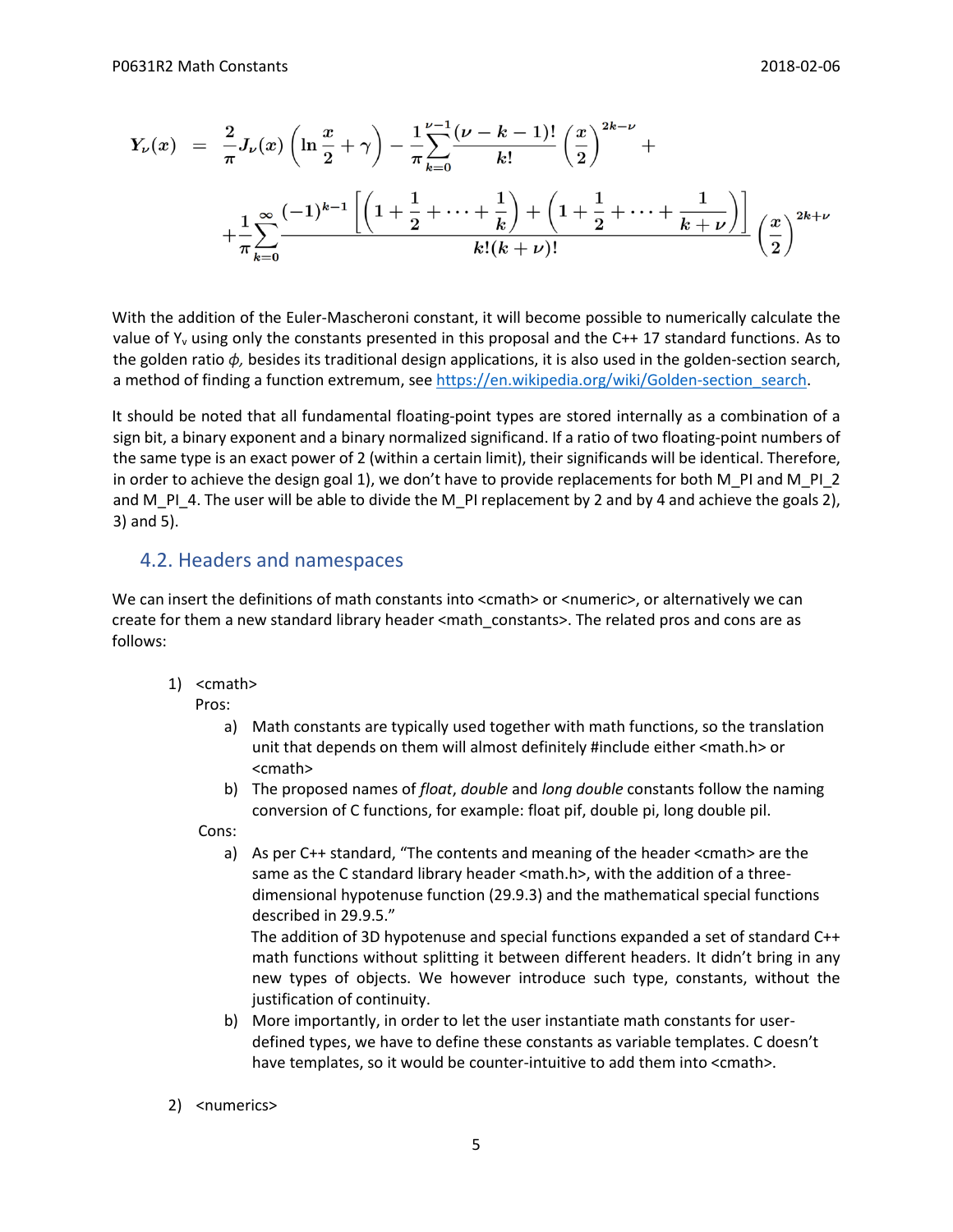Pros:

- a) This is a purely C++ header that we have full control over.
- b) All its definitions are templates, so variable templates would be appropriate there.

Cons:

- a) This header is described in the standard as "Generalized numeric operations". Math constants do not fit into this description, so we will have to change it.
- b) The *float*/*double*/*long double* constants would be out of place there, because as of now this header has nothing but templates.
- 3) new header <math\_constants>

Pros:

a) None of the cons of <cmath> and <numerics>.

Cons:

- a) The new header would increase the complexity of the language and the related documentation overhead.
- b) The standard already has several short headers such as <initializer list>, but they are either needed for C compatibility or target a significant fraction of C++ users. We also have domain-specific headers such as <ratio> that contain a good deal of functionality. The <math\_constants> however would be a short domain-specific header that has nothing to do with C compatibility.

The best alternative appears to be the header <numeric>.

As stated in the design goal 6), it is essential to avoid possible name collisions with the existing customer code base. Consider, for example, the following code fragment:

```
#include <numeric>
using namespace std;
constexpr double e = 2.71828;
constexpr double esqr = e*e;
```
If we are to introduce an std::e constant, this fragment will no longer compile. The GNU C++ library resolves this problem by using a \_\_math\_constants namespace. The C++ standard already has an std::regex\_constants namespace, presumably serving the same purpose. There appears to be a strong existing precedent for an introduction of a new namespace std::math constants. Without it, we would have to make variable names long enough to minimize the chance of collisions. This would not help us to achieve the design goal 5).

#### 4.3. Definitions

Math constant definitions should begin with the following set of templates:

```
template<typename T > inline constexpr T e_v;
template<typename T > inline constexpr T log2e_v;
template<typename T > inline constexpr T log10e_v;
template<typename T > inline constexpr T pi_v;
template<typename T > inline constexpr T inv_pi_v;
```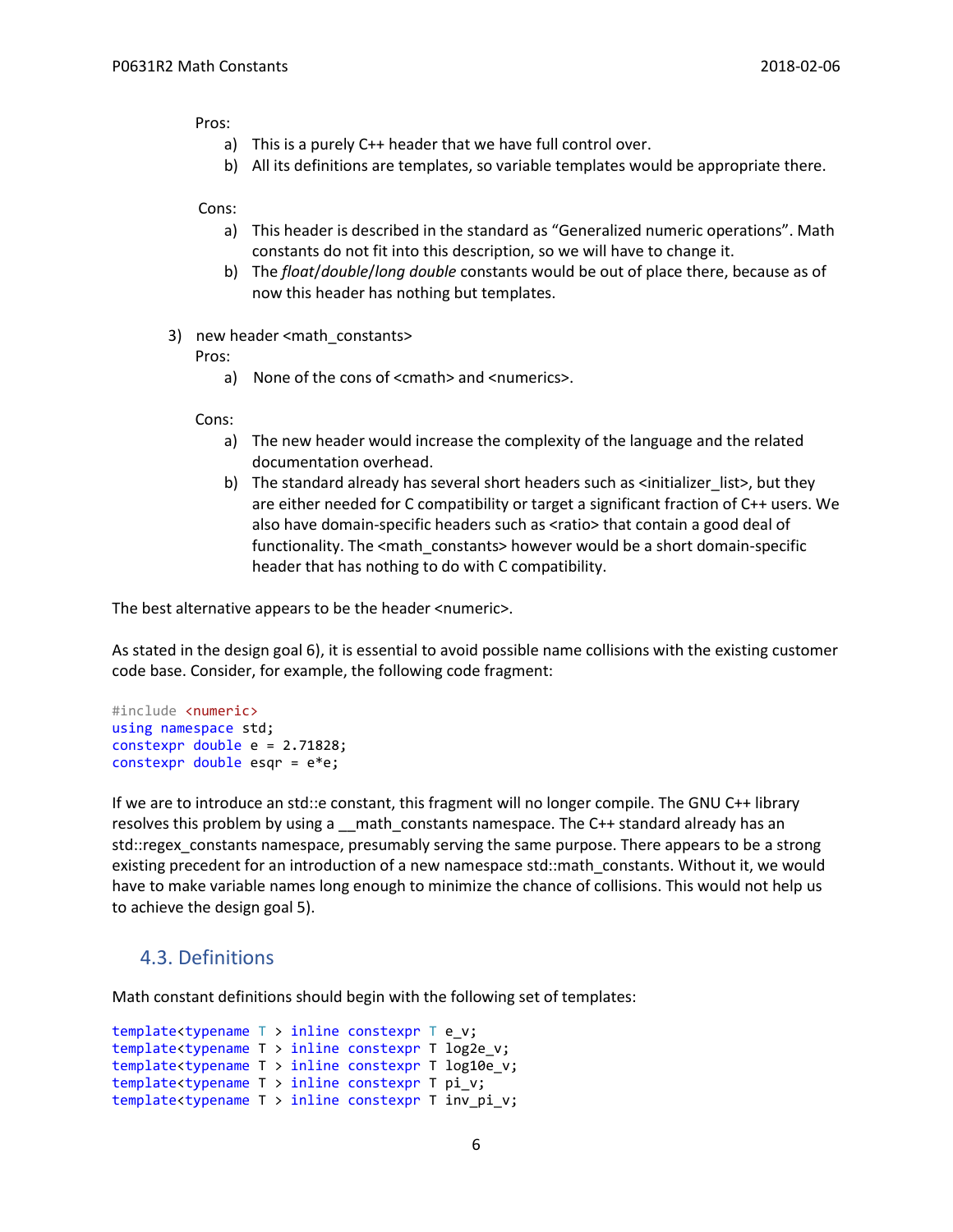```
template<typename T > inline constexpr T inv_sqrtpi_v;
template<typename T > inline constexpr T ln2_v;
template<typename T > inline constexpr T ln10_v;
template<typename T > inline constexpr T sqrt2_v;
template<typename T > inline constexpr T sqrt3_v;
template<typename T > inline constexpr T inv sqrt3 v;
template<typename T > inline constexpr T egamma v;
template<typename T > inline constexpr T phi v;
```
Alternatively, we can place template definitions into their own namespace:

```
namespace std {
       namespace math constants {
              namespace templates {
                     template<typename T > inline constexpr T e;
                     template<typename T > inline constexpr T log2e;
                     template<typename T > inline constexpr T log10e;
                     template<typename T > inline constexpr T pi;
                     template<typename T > inline constexpr T inv_pi;
                     template<typename T > inline constexpr T inv_sqrtpi;
                     template<typename T > inline constexpr T ln2;
                     template<typename T > inline constexpr T ln10;
                     template<typename T > inline constexpr T sqrt2;
                     template<typename T > inline constexpr T sqrt3;
                     template<typename T > inline constexpr T inv_sqrt3;
                     template<typename T > inline constexpr T egamma;
                     template<typename T > inline constexpr T phi;
              } //templates
       } //math_constants
}//std
```
The initialization part of these definitions will be implementation-specific. The implementation may at its discretion supply specializations of these variable templates for some or all fundamental floatingpoint types. The following requirements however need to be imposed:

1) Every implementation should guarantee that math constants can be instantiated for all fundamental floating-point types and for user-defined types constructible from a fundamental floating-point type through a sequence of constexpr constructors. For example, all types from the <complex> header would satisfy this requirement. Another example would be a possible implementation of quaternions:

```
 template <typename T> class quaternion: public std::complex<T>
\{T m_c;
             T m_d;
          public:
             constexpr quaternion(const std::complex<T> value) : std::complex<T>(value), 
             m (0), m d(0) {}
             /* 
             A lot of other functionality
             */
          };
```
A yet another example, a high-precision floating-point type: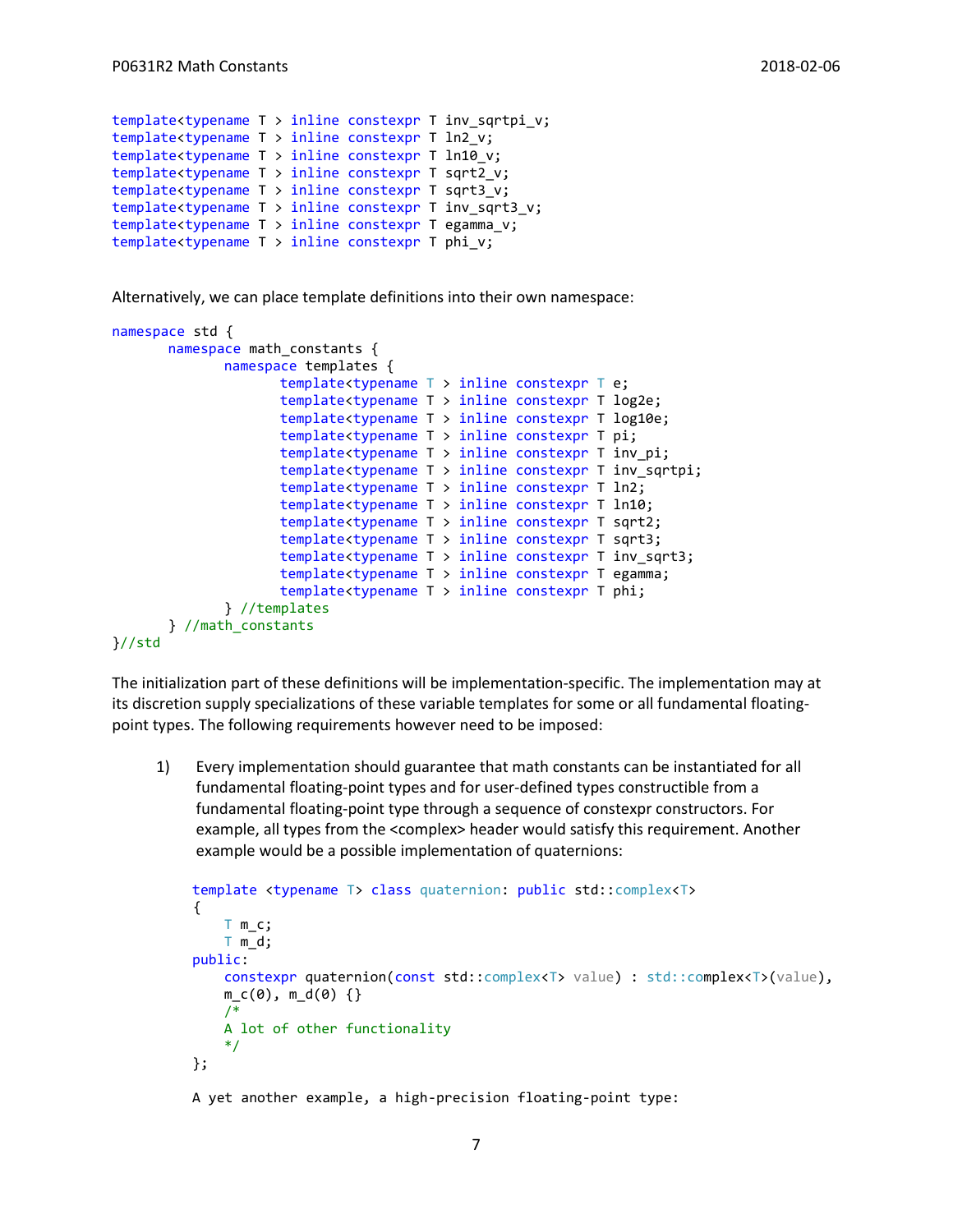```
template <typename N, typename D, typename E, typename F> class floating t
{
    N m_numerator;
    D m denomenator;
    E m_exponent;
    static assert(std::numeric limits<N>::is integer);
    static assert(std::numeric limits<D>::is integer);
    static_assert(std::numeric_limits<E>::is_integer);
    static_assert(!std::numeric_limits<F>::is_integer);
    static_assert(std::numeric_limits<N>::is_signed);
    static_assert(!std::numeric_limits<D>::is_signed);
    static_assert(std::numeric_limits<E>::is_signed);
    static_assert(std::numeric_limits<N>::digits == 
        std::numeric_limits<D>::digits - 1);
    static constexpr unsigned exponent_length = CHAR_BIT * sizeof(F) -
         std::numeric_limits<F>::digits;
    static constexpr unsigned mantissa length=std::numeric limits<F>::digits-1;
    static_assert(CHAR_BIT * sizeof(D) > mantissa_length);
    static_assert(std::numeric_limits<E>::digits >= exponent_length);
    static_assert(std::numeric_limits<N>::digits > 
         std::numeric_limits<F>::digits);
public:
    constexpr floating_t(F value) :m_numerator(0), 
         m_denomenator(1),m_exponent(std::numeric_limits<F>::max_exponent-1)
    {
         m_denomenator <<= mantissa_length;
         bool isNegative = false;
        if (value \langle 0 \rangle {
            isNegative = true;
             value = -value;
         }
        if (value < 1)do
                m exponent--;
            while ((value = 2 * value) < 1); else if (value > 2)
             do
                 m_exponent++;
            while ((value = value / 2) > 2); m_numerator = static_cast<N>(value*static_cast<F>(m_denomenator));
         if (isNegative)
             m_numerator = - m_numerator;
    }
    constexpr bool validate(F value) const
```
8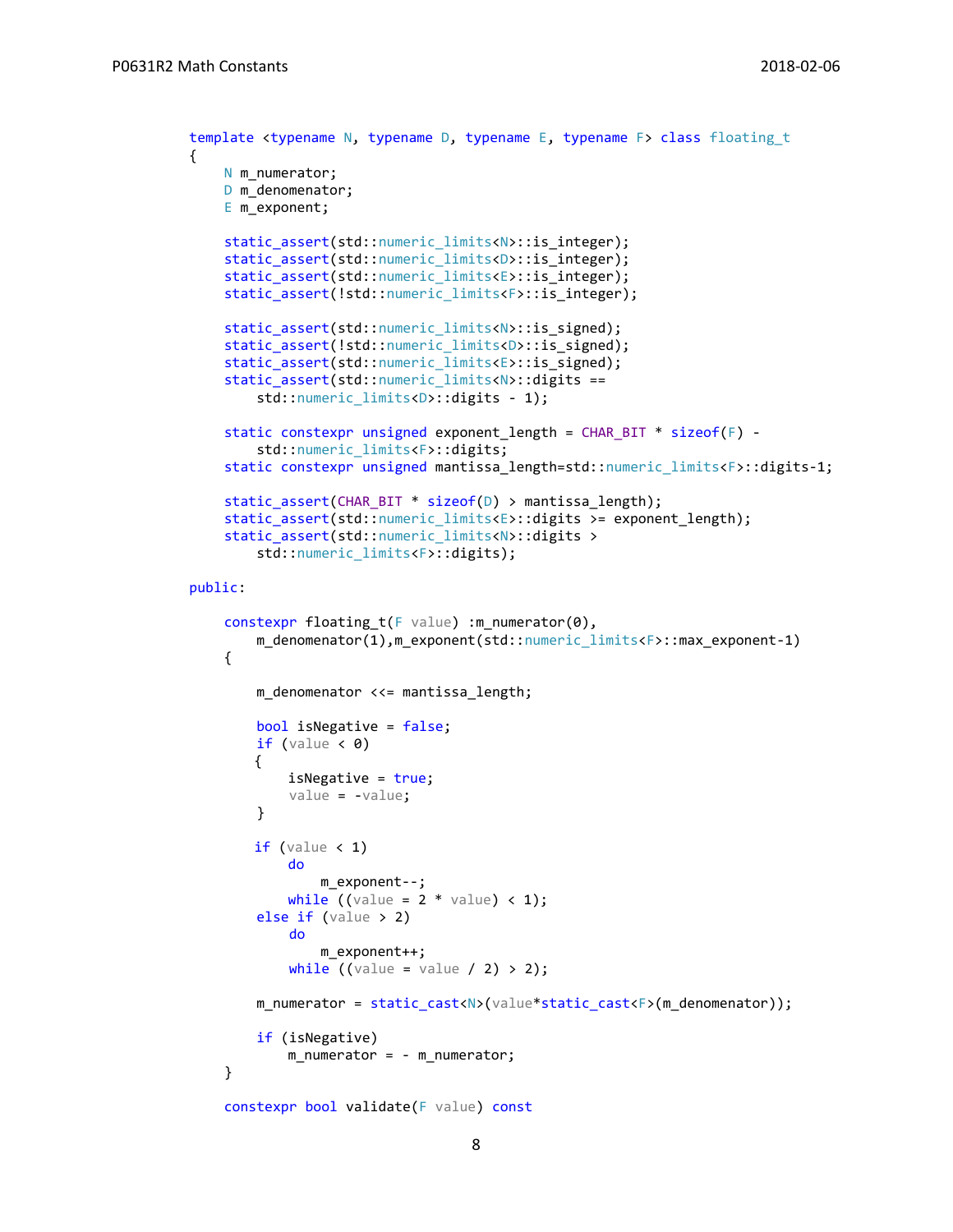```
{
        double val = static cast<F>(m_numerator)/
            static cast<F>(m denomenator);
         for (E i=std::numeric_limits<F>::max_exponent;i <= m_exponent; i++)
            val * = 2;return value == val;
    }
    /*
    Many other lines of code
    */
};
```
2) Every implementation needs to ensure that the instantiations of math constants for fundamental floating-point types are the most accurate approximations of underlying real numbers for these types (design goal 2)). This entails that if two implementations provide fundamental floating-point types with identical lengths of significands, the constants instantiated for these types will be equal. For example, all IEEE-754 compliant implementations will have the value of pi<*double*> equal to 0x1.921fb54442d18p+1. All numerical libraries having the same internal precision will therefore have identical values of their respective math constants.

After the templated constants, the following definitions should be made:

```
inline constexpr float ef = e v<float>;
inline constexpr float log2ef = log2e_v<float>;
inline constexpr float log10ef = log10e_v v<float>;
inline constexpr float pif = pi_v<float>;
inline constexpr float inv pif = inv pi v <float>;
inline constexpr float inv sqrtpif = inv sqrtpi v<float>;
inline constexpr float ln2f = ln2 v<float>;
inline constexpr float ln10f = ln10 v<float>;
inline constexpr float sqrt2f = sqrt2_v<float>;
inline constexpr float sqrt3f = sqrt3 v\timesfloat>;
inline \; contextpr \; float \; inv_sqrt3f = inv_sqrt3_vx+float;inline constexpr float egammaf = egamma_v<float>;
inline constexpr float phif = phi_v<float>;
inline constexpr double e = e v<double>;
inline constexpr double log2e = log2e v<double>;
inline constexpr double log10e = log10e_v<double>;
inline constexpr double pi = pi_v<double>;
inline constexpr double inv pi = inv pi v<double>;
inline constexpr double inv sqrtpi = inv sqrtpi v<double>;
inline constexpr double ln2 = ln2 v<double>;
inline constexpr double ln10 = ln10_v<double>;
inline constexpr double sqrt2 = sqrt2_v<double>;
inline constexpr double sqrt3 = sqrt3 v<double>;
inline constexpr double inv sqrt3 = inv sqrt3 v<double>;
inline constexpr double egamma = egamma v<double>;
inline constexpr double phi = phi v<double>;
inline constexpr long double el = e_v<long double>;
inline constexpr long double log2el = log2e_v<long double>;
inline constexpr long double log10el = log10e_v<long double>;
inline constexpr long double pil = pi_v<long double>;
```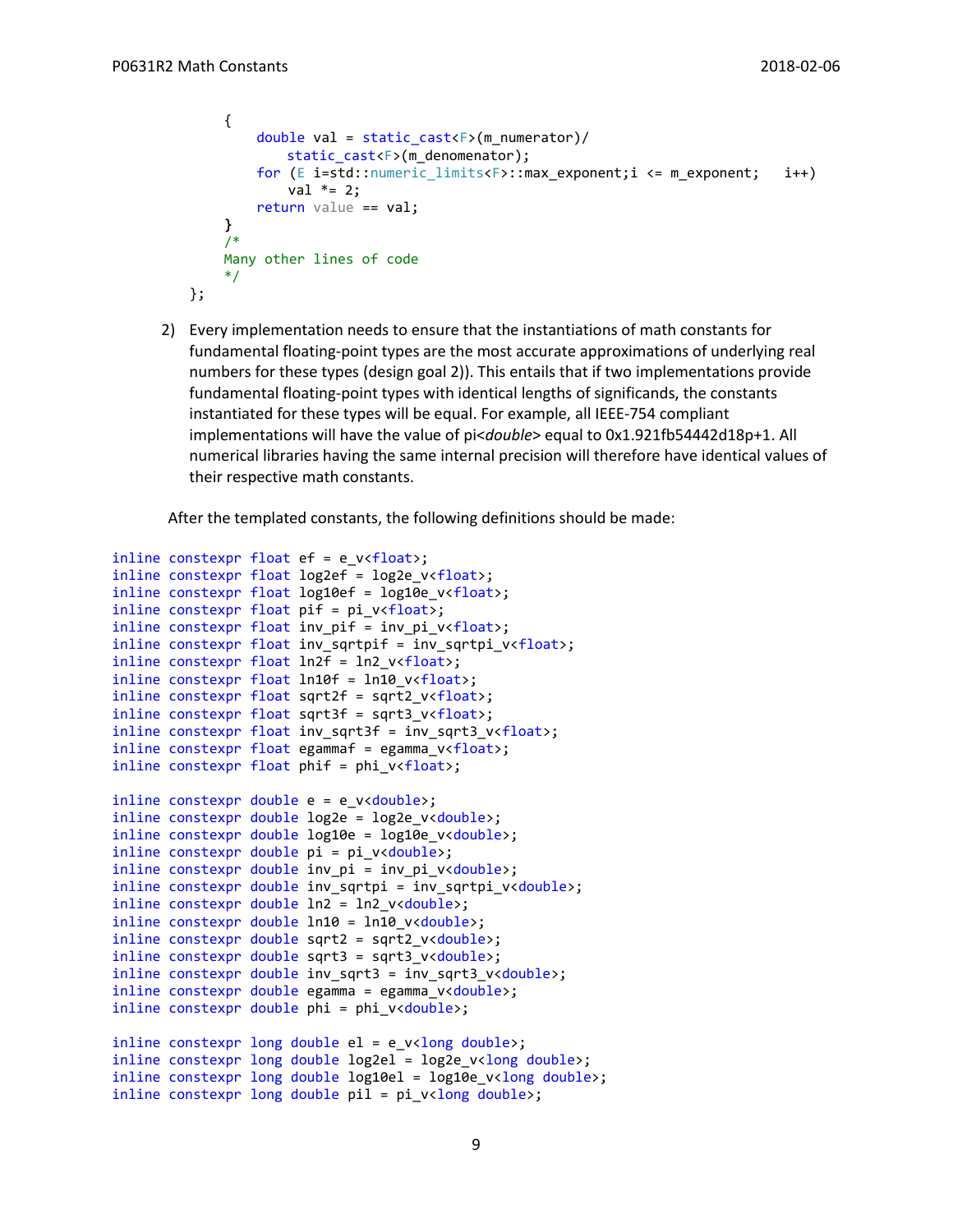```
inline constexpr long double inv_pil = inv_pi_v<long double>;
inline constexpr long double inv_sqrtpil = inv_sqrtpi_v<long double>;
inline constexpr long double ln21 = ln2 v<long double>;
inline constexpr long double ln101 = ln10_v v<long double>;
inline constexpr long double sqrt2l = sqrt2_v<long double>;
inline constexpr long double sqrt3l = sqrt3 v<long double>;
inline constexpr long double inv sqrt3l = inv sqrt3 v<long double>;
inline constexpr long double egammal = egamma v<long double>;
inline constexpr long double phil = phi v<long double>;
```
The way these variable and variable template definitions are injected into std::math constants will be implementation–specific.

#### 4.4. Access patterns

Because the standard won't provide a drop-in replacement for POSIX/OpenCL/GNU constants, it will be up to the user how, or even whether, to transition to standardized constants. Some motivated users may do this via a global search-and-replace. It is likely however that many C++ projects will have the standard constants introduced alongside with the extant POSIX or user-defined constants. This may cause readability problems as well as subtle computational issues. For example, let's consider the following code fragment:

```
#define _USE_MATH_DEFINES
#include "math.h"
template<typename T> constexpr T pi =3.14159265358979323846L;
constexpr long double MY_OLD_PI = M_PI; //has been here for 10+ years
constexpr long double MY NEW PI = pi<long double>;
static assert(MY OLD PI == MY NEW PI, "OMG!");
```
It compiles on Windows, where *long double* is 64-bit, but fails on Linux, where it is 128-bit. The users that need to support 128-bit *long double* will have to carefully assess the risk of having slightly different values of math constants in the same project.

If an existing codebase already has user-defined math constants, their definitions can easily be updated with standard constants, for example:

const double PI = std::math constants::pi;

In a more "greenfield" situation, where math constants are just being introduced, they can be imported into a global scope by the using directive, for example:

using std::math\_constants::pi;

### 5. A "Hello world" program for math constants

#include <numeric>

```
using std::math_constants::pi;
```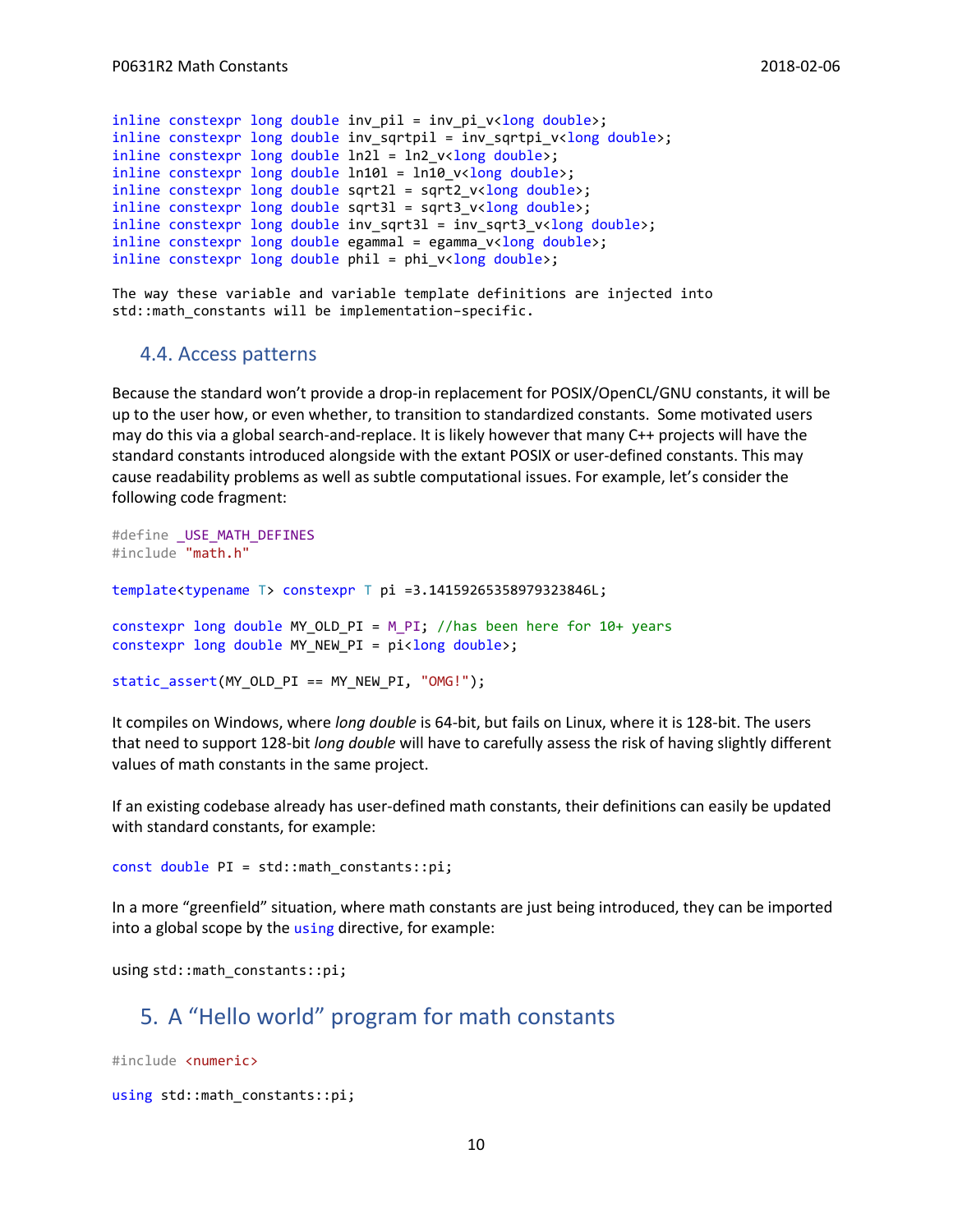```
using std::math_constants::pi_v;
template<typename T> constexpr T circle area(T r) { return pi v<T> * r * r; }
int main()
{
       static assert(!!pi);
       static assert(!!circle area(1.0));
       return 0;
}
```
### 6. Proposed changes in the standard

#### The clause 29.1 General

The subclause 29.1.2 should be updated as follows:

<sup>2</sup>The following subclauses describe components for complex number types, random number generation, numeric (*n*-at-a-time) arrays, generalized numeric algorithms, mathematic constants and mathematical functions for floating-point types, as summarized in Table 93.

In the table 93, the subclause [numeric.ops] should be updated as follows:

[numeric.ops] Generalized numeric operations and mathematical constants <numeric>

#### The clause 29.8 Generalized numeric operations

The clause title should be updated as follows:

29.8 Generalized numeric operations and mathematical constants

In the subclause 29.8.1, after

```
// [numeric.ops.lcm], least common multiple
template <class M, class N>
       constexpr common_type_t<M, N> lcm(M m, N n);
```
the following should be inserted:

```
// [math.constants], mathematical constants
```

```
namespace math constants {
```

```
template<typename T > inline constexpr T e_v see below
template<typename T > inline constexpr T log2e_v see below
template<typename T > inline constexpr T log10e_v see below<br>template<typename T > inline constexpr T pi v see below
template<typename T > inline constexpr T pi_v see below<br>template<typename T > inline constexpr T inv pi v see below
template<typename T > inline constexpr T inv pi v
template<typename T > inline constexpr T inv sqrtpi v see below
template<typename T > inline constexpr T ln2_v see below
template<typename T > inline constexpr T ln10_v see below
template<typename T > inline constexpr T sqrt2_v see below
template<typename T > inline constexpr T sqrt3_v see below
template<typename T > inline constexpr T inv sqrt3 v see below
```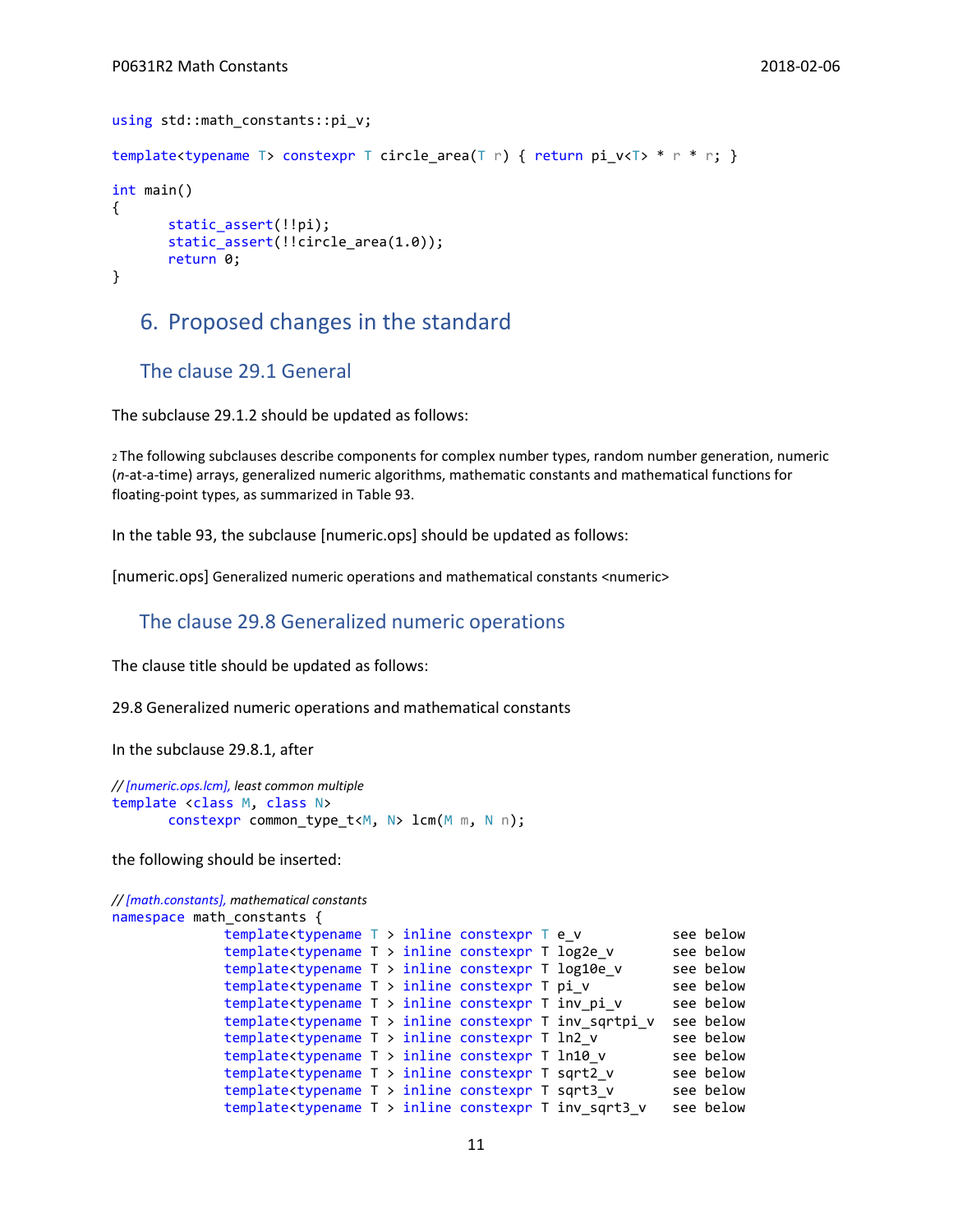```
template<typename T > inline constexpr T egamma_v see below
template<typename T > inline constexpr T phi vinline constexpr float ef = e_v<float>;
inline constexpr float log2ef = log2e_v<float>;
inline constexpr float log10ef = log10e v <float>;
inline constexpr float pi = pi v<float>;
inline constexpr float inv pif = inv pi v < float>;
inline constexpr float inv sqrtpif = inv sqrtpi v <float>;
inline constexpr float ln2f = ln2_v<float>;
inline constexpr float ln10f = ln10 v v<float>;
inline constexpr float sqrt2f = sqrt2 v <float>;
inline constexpr float sqrt3f = sqrt3 v<float>;
inline constexpr float inv_sqrt3f = inv_sqrt3_v<float>;
inline constexpr float egammaf = egamma_v<float>;
inline constexpr float phif = phi_v v<float>;
inline constexpr double e = e v<double>;
inline constexpr double log2e = log2e_v<double>;
inline constexpr double log10e = log10e v<double>;
inline constexpr double pi = pi v<double>;
inline constexpr double inv_pi = inv_pi_v<double>;
inline constexpr double inv_sqrtpi = inv_sqrtpi_v<double>;
inline constexpr double ln2 = ln2_v<double>;
inline constexpr double ln10 = ln10_v<double>;
inline constexpr double sqrt2 = sqrt2 v<double>;
inline constexpr double sqrt3 = sqrt3 v<double>;
inline constexpr double inv sqrt3 = inv sqrt3 v<double>;
inline constexpr double egamma = egamma_v<double>;
inline constexpr double phi = phi_v<double>;
inline constexpr long double el = e v<long double>;
inline constexpr long double log2el = log2e v<long double>;
inline constexpr long double log10el = log10e_v<long double>;
inline constexpr long double pil = pi_v<long double>;
inline constexpr long double inv_pil = inv_pi_v<long double>;
inline constexpr long double inv sqrtpil = inv sqrtpi v<long double>;
inline constexpr long double ln 2l = ln2 v<long double>;
inline constexpr long double ln10l = ln10 v<long double>;
inline constexpr long double sqrt2l = sqrt2_v<long double>;
inline constexpr long double sqrt31 = sqrt3_v<long double>;
inline constexpr long double inv_sqrt3l = inv_sqrt3_v<long double>;
inline constexpr long double egammal = egamma_v<long double>;
inline constexpr long double phil = phi_v<long double>;
```
}

After the subclause 29.8.14 [numeric.ops.lcm], a new subclause should be inserted:

#### **29.8.15 Mathematical constants** [math.constants]

```
namespace math_constants {
```

```
template<typename T > inline constexpr T e_v see below
template<typename T > inline constexpr T log2e_v see below<br>template<typename T > inline constexpr T log10e v see below
template<typename T > inline constexpr T log10e_v see below<br>template<typename T > inline constexpr T pi v see below
template<typename T > inline constexpr T pi_v see below<br>template<typename T > inline constexpr T inv pi v see below
template<typename T > inline constexpr T inv_pi_v
template<typename T > inline constexpr T inv_sqrtpi_v see below
```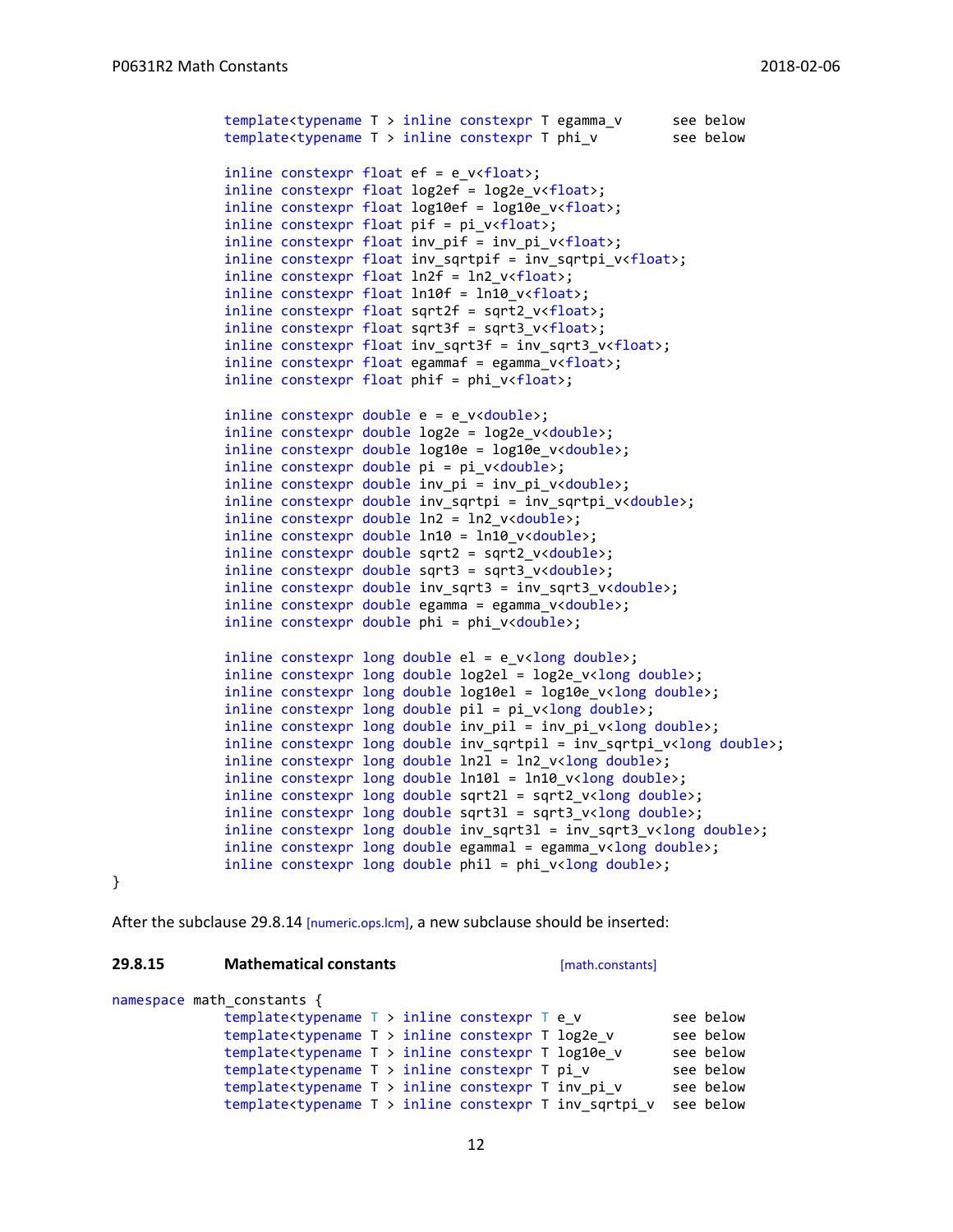```
template<typename T > inline constexpr T ln2_v see below
template<typename T > inline constexpr T ln10_v see below
template<typename T > inline constexpr T sqrt2_v see below
template<typename T > inline constexpr T sqrt3_v see below
template<typename T > inline constexpr T inv_sqrt3_v see below<br>template<typename T > inline constexpr T egamma v see below
template<typename T > inline constexpr T egamma_v
template<typename T > inline constexpr T phi_v see below
inline constexpr float ef = e v<float>;
inline constexpr float log2ef = log2e_v<float>;
inline constexpr float log10ef = log10e_v<float>;
inline constexpr float pif = pi_v<float>;
inline constexpr float inv_pif = inv_pi_v<float>;
inline constexpr float inv_sqrtpif = inv_sqrtpi_v<float>;
inline constexpr float ln2f = ln2_v<float>;
inline constexpr float ln10f = ln10_v<float>;
inline constexpr float sqrt2f = sqrt2 v <float>;
inline constexpr float sqrt3f = sqrt3 v <float>;
inline constexpr float inv_sqrt3f = inv_sqrt3_v<float>;
inline constexpr float egammaf = egamma_v<float>;
inline constexpr float phif = phi v {float};
inline constexpr double e = e_v<double>;
inline constexpr double log2e = log2e_v<double>;
inline constexpr double log10e = log10e_v<double>;
inline constexpr double pi = pi v<double>;
inline constexpr double inv_pi = inv pi v<double>;
inline constexpr double inv_sqrtpi = inv_sqrtpi_v<double>;
inline constexpr double ln2 = ln2_v<double>;
inline constexpr double ln10 = ln10_v<double>;
inline constexpr double sqrt2 = sqrt2 v<double>;
inline constexpr double sqrt3 = sqrt3_v<double>;
inline constexpr double inv_sqrt3 = inv_sqrt3_v<double>;
inline constexpr double egamma = egamma_v<double>;
inline constexpr double phi = phi_v<double>;
inline constexpr long double el = e_v<long double>;
inline constexpr long double log2el = log2e_v<long double>;
inline constexpr long double log10el = log10e_v<long double>;
inline constexpr long double pi = pi_v\timeslong double>;
inline constexpr long double inv_pil = inv_pi_v<long double>;
inline constexpr long double inv_sqrtpil = inv_sqrtpi_v<long double>;
inline constexpr long double ln2l = ln2_v<long double>;
inline constexpr long double ln10l = ln10_v<long double>;
inline constexpr long double sqrt2l = sqrt2 v<long double>;
inline constexpr long double sqrt31 = sqrt3_v<long double>;
inline constexpr long double inv_sqrt3l = inv_sqrt3_v<long double>;
inline constexpr long double egammal = egamma_v<long double>;
inline constexpr long double phil = phi v<long double>;
```
<sup>1</sup> Requires: T shall either be a fundamental floating-point type or be constructable from such type through a series of constexpr constructors.

2 *Remarks:* These variable templates should be initialized with implementation-defined values of e, log<sub>2</sub>e, log<sub>10</sub>e, π,  $\frac{1}{2}$  $\frac{1}{\pi}$ ,  $\frac{1}{\sqrt{1}}$  $\frac{1}{\sqrt{\pi}}$ , ln2, ln10,  $\sqrt{2}$  ,  $\sqrt{3}$  ,  $\frac{1}{\sqrt{3}}$ √3 , Euler-Mascheroni *γ* constant and golden ratio *ϕ* constant  $\left(\frac{1+\sqrt{5}}{2}\right)$  $\frac{1}{2}$ , respectively. The implementation may provide their specializations for some or all